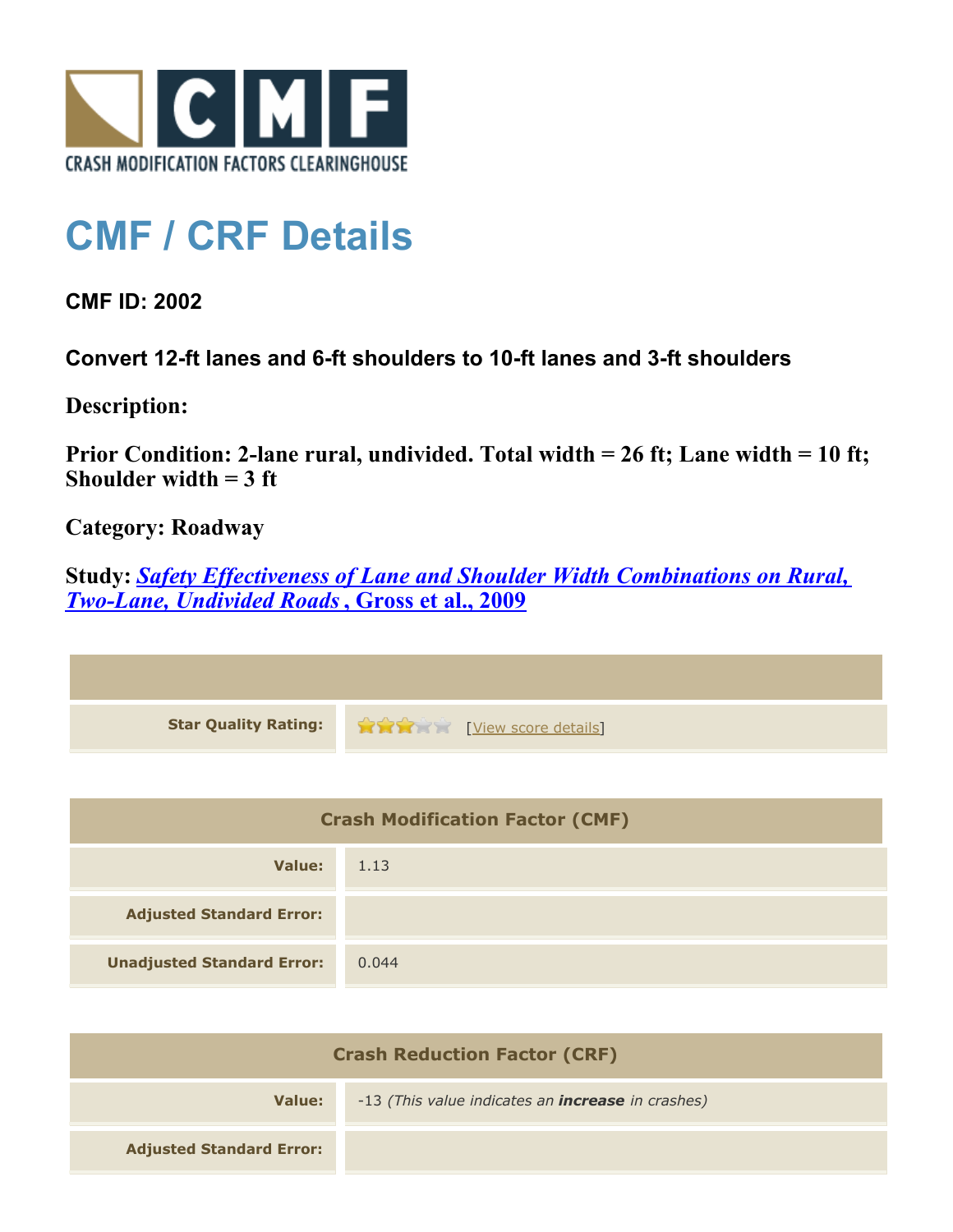| <b>Applicability</b>       |                                          |
|----------------------------|------------------------------------------|
| <b>Crash Type:</b>         | Run off road                             |
| <b>Crash Severity:</b>     | All                                      |
| <b>Roadway Types:</b>      | Not Specified                            |
| <b>Number of Lanes:</b>    | $\overline{2}$                           |
| <b>Road Division Type:</b> | Undivided                                |
| <b>Speed Limit:</b>        |                                          |
| <b>Area Type:</b>          | Rural                                    |
| <b>Traffic Volume:</b>     | 1000 Annual Average Daily Traffic (AADT) |
| <b>Time of Day:</b>        | All                                      |

## *If countermeasure is intersection-based*

| <b>Intersection Type:</b>         |  |
|-----------------------------------|--|
| <b>Intersection Geometry:</b>     |  |
| <b>Traffic Control:</b>           |  |
| <b>Major Road Traffic Volume:</b> |  |
| <b>Minor Road Traffic Volume:</b> |  |

| <b>Development Details</b>      |              |
|---------------------------------|--------------|
| <b>Date Range of Data Used:</b> | 1997 to 2001 |
| <b>Municipality:</b>            |              |
| State:                          | <b>PA</b>    |